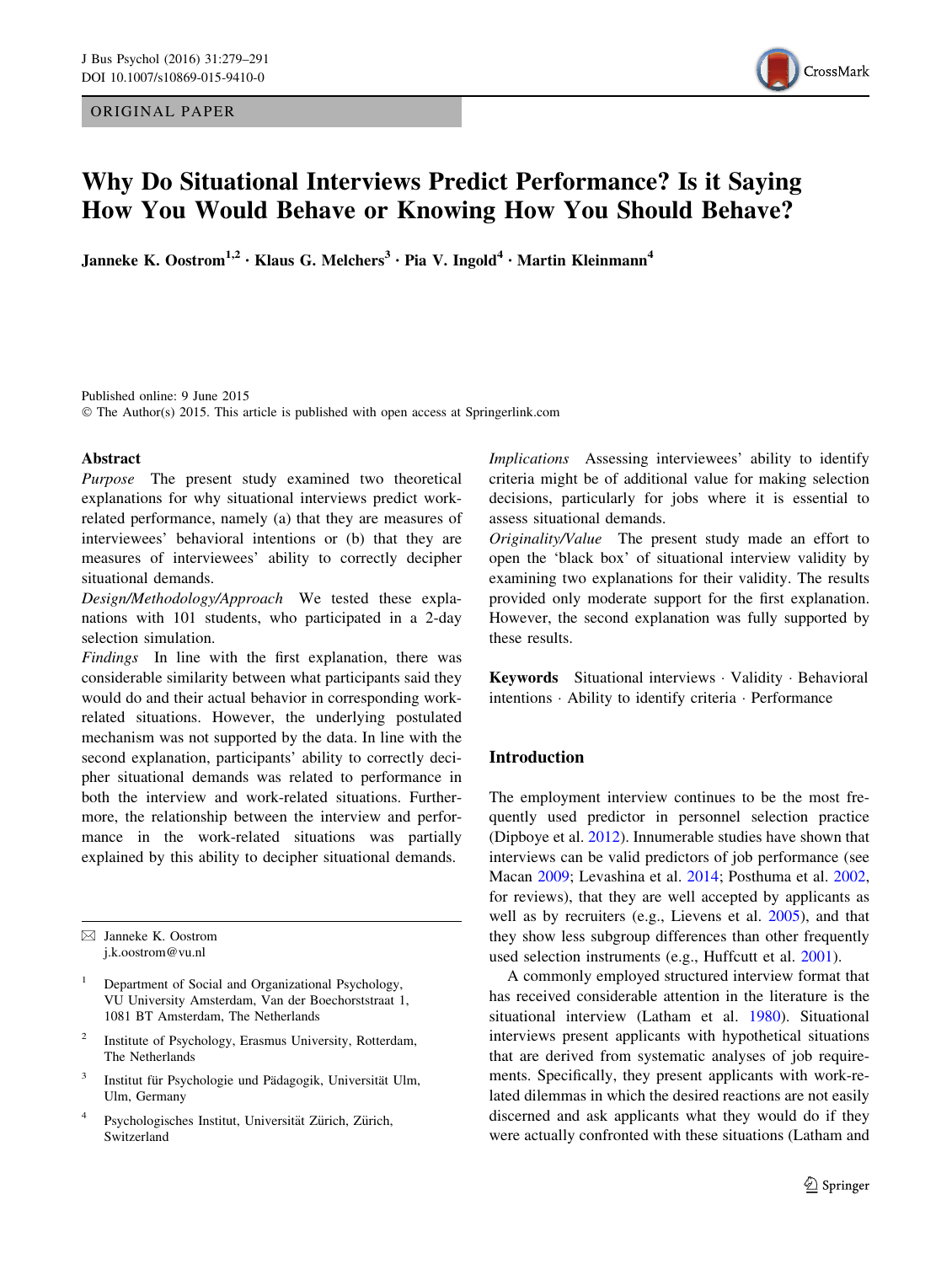Saari [1984](#page-11-0)). Situational interviews have been found to be one of the most criterion-valid interview techniques. Accordingly, several meta-analyses found mean corrected validities between 0.41 and 0.47 for situational interviews (Huffcutt et al. [2004](#page-11-0); Latham and Sue-Chan [1999](#page-11-0); Taylor and Small [2002](#page-12-0)).

However, it is still unclear why situational interviews predict performance. The most obvious explanation for situational interview validity is that the ratings of the dimensions that they are designed to measure are relevant for the future job (Huffcutt [2011\)](#page-11-0). However, research testing the internal construct-related validity of interviews provides inconclusive evidence for whether situational interviews measure the dimensions or constructs they are intended to measure (e.g., Conway and Peneno [1999](#page-11-0); Huffcutt et al. [1996,](#page-11-0) [2001;](#page-11-0) Melchers et al. [2009](#page-12-0)).

Since assessing the intended job-relevant constructs does not appear to account for the validity of situational interviews, several researchers have called for empirical evidence regarding the underlying mechanisms of situational interviews and interviews in general (e.g., Macan [2009;](#page-11-0) Huffcutt [2011;](#page-11-0) Maurer et al. [1999](#page-12-0); Ryan and Ployhart [2014](#page-12-0)). Identifying these underlying mechanisms will not only help understanding situational interview validity, but might contribute to their advancements and it would also help deciding on which other predictors to use in the assessment of potential job candidates (Klehe and Latham [2006\)](#page-11-0).

Therefore, the goal of the present study was to shed light on why situational interviews predict work-related performance by examining two explanations for their criterionrelated validity that have been proposed in the literature. The first of these explanations assumes that situational interviews measure interviewees' behavioral intentions (e.g., Latham [1989;](#page-11-0) Latham et al. [1980](#page-11-0)). The second explanation assumes that situational interviews measure interviewees' ability to identify criteria (ATIC), that is, whether interviewees are able to correctly decipher the situational demands they are faced with in social situations (cf. Kleinmann et al. [2011\)](#page-11-0). Below, we describe the explanations for situational interview validity in more detail.

# Behavioral Intentions and the Validity of Situational Interviews

A main explanation that has long been offered for the validity of situational interviews is that they assess behavioral intentions (e.g., Latham [1989;](#page-11-0) Latham et al. [1980\)](#page-11-0). Intentions, a core variable in social cognitive theory (Bandura [1986](#page-10-0)), are assumed to capture the motivational factors that influence behavior and to indicate how hard people are willing to try or how much effort they would exert to perform certain behaviors (Ajzen [1991\)](#page-10-0). Hence, intentions are viewed as the direct motivational instigator of behavior (Fishbein and Ajzen [1975;](#page-11-0) Locke and Latham [1990](#page-11-0)). Accordingly, a meta-analysis by Armitage and Conner ([2001\)](#page-10-0) showed a substantial correlation ( $r = 0.47$ ) between intentions and behavior.

However, direct evidence of whether situational interviews predict later performance because they actually measure behavioral intentions is absent from the literature. Thus far, the only indirect evidence for the behavioral intentions explanation comes from Sue-Chan et al. [\(1995](#page-12-0)), who found a positive correlation between self-efficacy and situational interview performance. Self-efficacy refers to beliefs about one's own capability to perform certain behavior even in the face of obstacles or barriers (Bandura [1986](#page-10-0)). Yet, a positive correlation between self-efficacy and situational interview performance does not provide convincing evidence that situational interviews measure behavioral intentions. If the behavioral intentions explanation is correct, self-efficacy should also predict future performance directly and moderate the relationship between the intentions stated during the situational interview and future performance (e.g., Armitage and Conner [2001](#page-10-0); Terry and O'Leary [1995\)](#page-12-0).

A direct test of the suggestion that situational interviews are criterion valid because they assess behavioral intentions require that interviewees take part in a situational interview and are subsequently faced with situations that are in fact similar to the situations described in the interview. This would make it possible to observe their actual behavior in corresponding work-related situations and to test whether this behavior is similar to what they said they would do in the interview. Accordingly, our first aim was to examine the actual similarity between what interviewees say they would do in the situations presented to them during a situational interview (i.e., their intentions) and their actual behavior when they are confronted with corresponding work-related situations. Based on Latham et al.'s ([1980\)](#page-11-0) arguments, we hypothesize the following:

Hypothesis 1a What interviewees say they would do in situational interviews is similar to their actual behavior in corresponding work-related situations.

As the hypothetical situations presented during the situational interview are most likely new to the interviewees, situational interviews not only force interviewees to state their intentions, they also force interviewees to form specific intentions as to what they would do in particular situations. The formation of intentions may create a sense of commitment to the behavior and also an association between specific aspects of the situation (e.g., a specific complaint of a client) and the behavior (Webb and Sheeran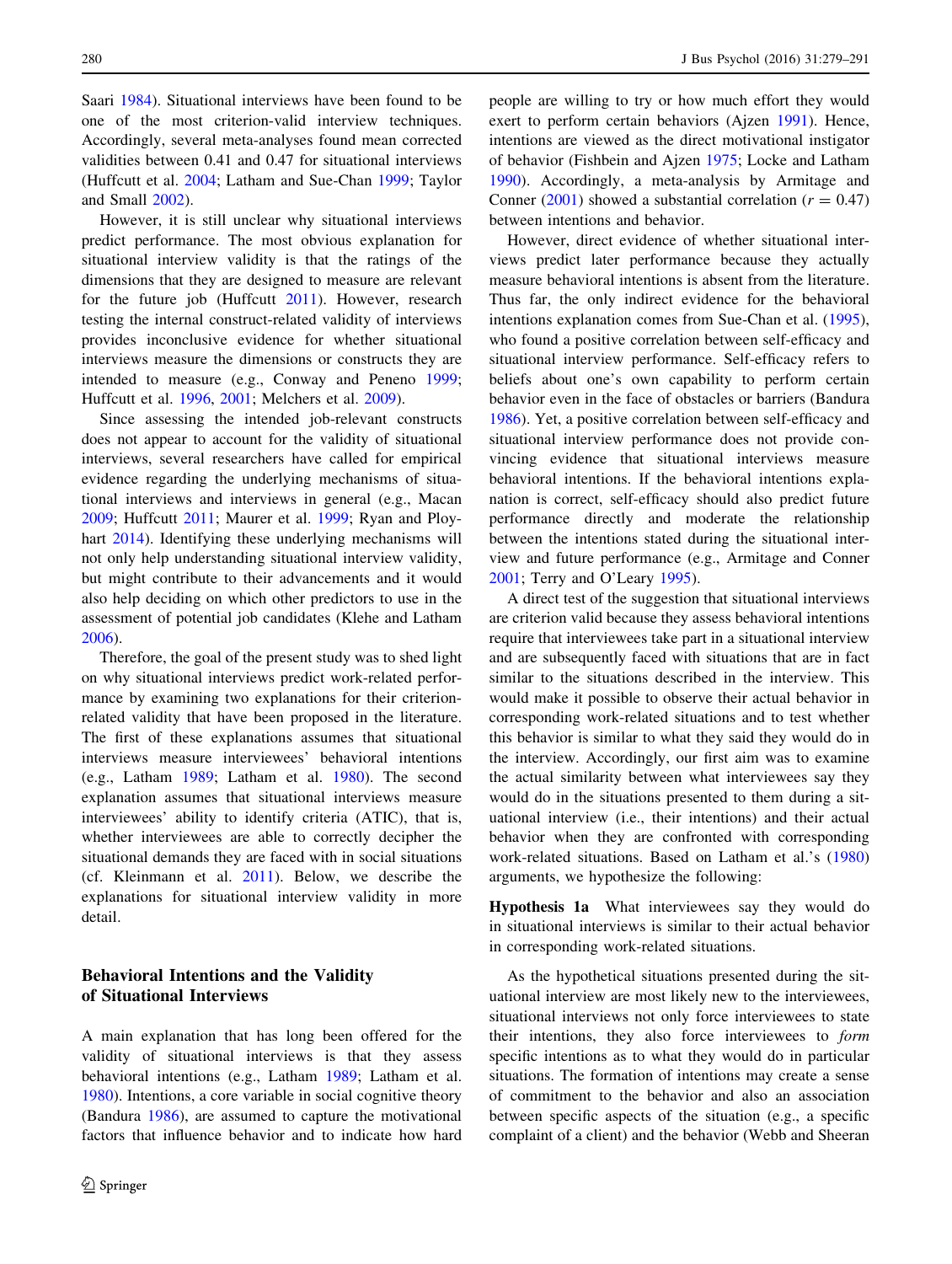[2008\)](#page-12-0). Therefore, if situational interviews do capture intentions, their predictiveness should be especially high for situations that are similar to the situations described during the interview (i.e., corresponding work-related situations) and low for situations they have not been confronted with during the interview (i.e., non-corresponding work-related situations). Therefore, we hypothesize the following:

Hypothesis 1b The correlation between performance in the situational interview and performance in a job simulation is higher for corresponding work-related situations compared to non-corresponding work-related situations.

According to the theory of planned behavior (Ajzen [1991\)](#page-10-0), perceived behavioral control is considered to affect intentions, have a direct effect on behavior, and moderate the intentions-behavior relationship. In the present study, we focus on the direct effect of perceived behavioral control on behavior and its moderation effect on the intentions-behavior relationship, as these two effects are considered to be particularly relevant in the prediction of behavior under low volitional control as is the case with work-related performance (Armitage and Conner [2001](#page-10-0)). In line with previous research, perceived behavioral control is operationalized by two variables: confidence in the capability to perform the behavior (i.e., self-efficacy) and the belief that the outcome can be influenced by one's own efforts (i.e., perceived control). This distinction should be made since we cannot assume that an individual's perception of the extent to which a behavior would be influenced by one's own efforts corresponds with their judgments as to how easy that behavior would be to perform (Terry and O'Leary [1995](#page-12-0)). Intentions and perceived behavioral control are expected to interact in predicting performance based on the following rationale: no matter how strong intentions are, the implementation of an intention into action is at least partially determined by personal and environmental barriers. Thus, in line with the theory of planned behavior, we hypothesize the following:

Hypothesis 2a Perceived behavioral control moderates the relationship between performance in the situational interview and performance in corresponding work-related situations, so that the relationship is stronger when interviewees' perceived behavioral control is high than when interviewees' perceived behavioral control is low.

Furthermore, perceived behavioral control is held to exert a direct effect on behavior. Thus, if the behavioral intentions explanation for situational interview validity is correct, perceived behavioral control not only moderates the intentions-behavior relationship, but it should also predict behavior directly. Accordingly, we suggest

Hypothesis 2b Perceived behavioral control is positively related to interviewees' performance in a job simulation.

# Interviewees' Ability to Identify Criteria and the Validity of Situational Interviews

Recently, Kleinmann et al. [\(2011](#page-11-0)) presented another explanation for the criterion-related validity of personnel selection procedures in general, including situational interviews. Their explanation assumes that individuals actively strive to successfully handle the situations that they are faced with during the selection procedures, so as to attain positive evaluations. According to Kleinmann et al., this ATIC refers to whether individuals are able to correctly decipher the situational demand characteristics and use them to guide their behavior. ATIC reflects an ability that not only helps individuals to better read the situational demands in interviews, but also those in work contexts. Thus, situational interviews predict performance because they capture whether interviewees are able to read situational demands—or in other words know how they should behave to master performance-relevant situations—both during the interview and on the job (cf. Ingold et al. [2015](#page-11-0); Jansen et al. [2013\)](#page-11-0). Thus, for this explanation, it is relevant that ATIC as a common cause is positively related to both performance in the interview and performance in workrelated situations. Thereby, ATIC contributes to the criterion-related validity of situational interviews because these interviews capture interviewees standing on this general ability that helps individuals to better read the situational demands in varying social situations, including selection and job contexts.

It has already been shown that the correct perception of situational demands correlates with performance in personality questionnaires, assessment centers, and also situational interviews (e.g., Griffin [2014](#page-11-0); Ingold et al. [2015](#page-11-0); Jansen et al. [2012](#page-11-0); König et al. [2007;](#page-11-0) Melchers et al. [2009](#page-12-0)). In line with previous findings, we therefore suggest the following hypothesis:

Hypothesis 3 There is a positive relationship between ATIC, as measured in the situational interview, and performance in the situational interview.

According to Kleinmann et al. [\(2011](#page-11-0)), ATIC scores from situational interviews should predict performance in other work-related situations. König et al.  $(2007)$  $(2007)$  already found that ATIC scores from a structured interview were predictive of performance in an assessment center and vice versa ( $r = 0.29$  and  $r = 0.34$ , respectively). Furthermore, recently Jansen et al. ([2013\)](#page-11-0) found that ATIC scores derived from an assessment center predicted actual job performance  $(r = 0.27)$ , and Ingold et al. ([2015\)](#page-11-0) found that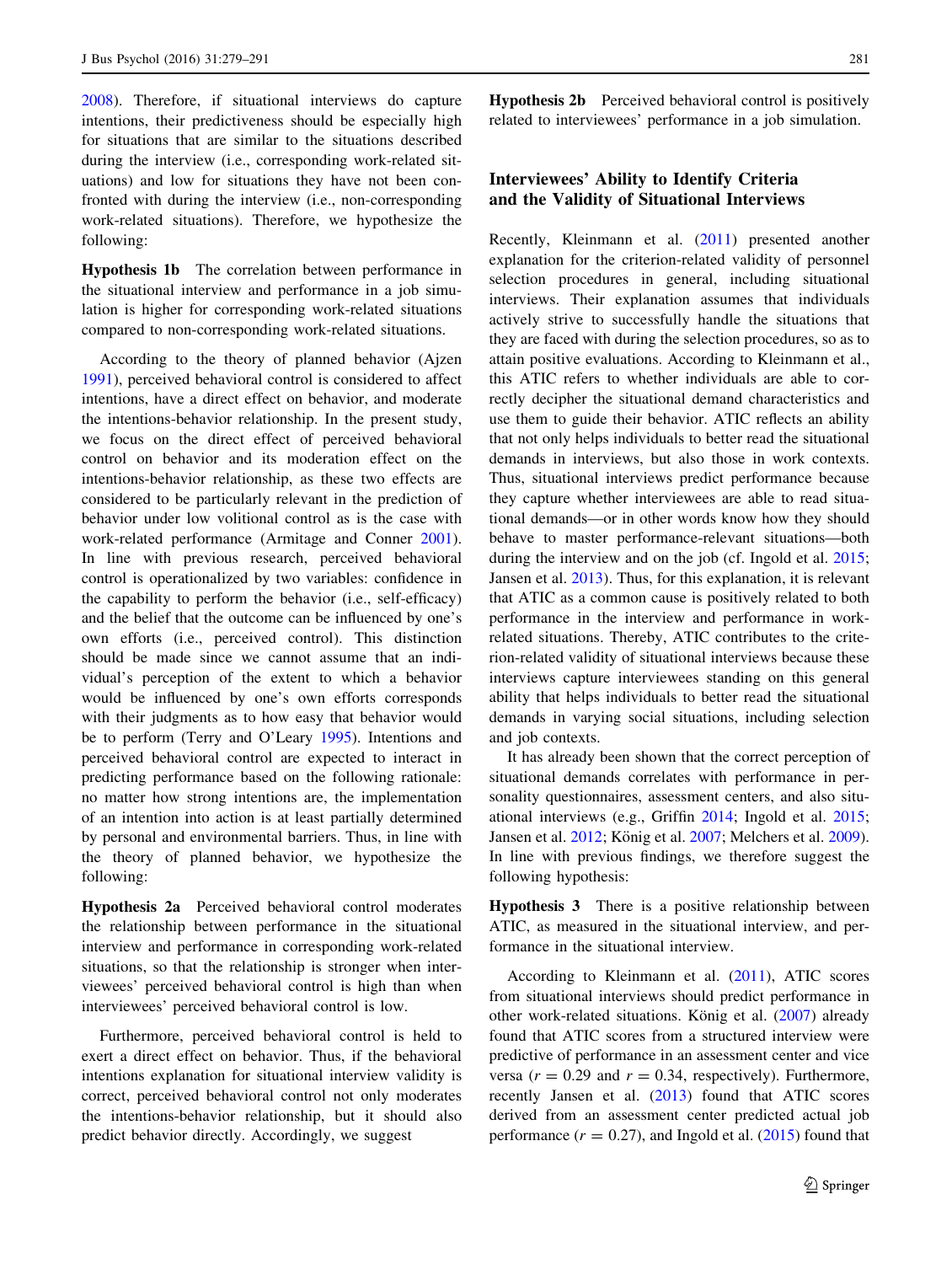ATIC scores derived from a situational interview predicted supervisor ratings of job performance  $(r = 0.29)$ . Therefore, we hypothesize the following:

Hypothesis 4 There is a positive relationship between ATIC as measured in the situational interview and performance in work-related situations.

If the explanation by Kleinmann et al.  $(2011)$  $(2011)$  for the criterion-related validity of situational interviews is correct, then ATIC should contribute to their criterion-related validity. In other words, individual differences in the ability to read situational demands should at least partly explain why situational interviews predict performance in work-related situations. In line with this, the following is hypothesized:

Hypothesis 5 The relationship between performance in the situational interview and performance in a job simulation decreases when ATIC is taken into account.

## Method

# Sample

We recruited 101 students (70 females and 31 males) enrolled in various graduate and undergraduate courses at a large Dutch university, who participated in a selection simulation. Their mean age was 22.33 years  $(SD = 2.31)$ and their job experience varied between 6 months and 16 years ( $M = 4.86$  years,  $SD = 3.23$ ). Power analyses (Faul et al. [2009\)](#page-11-0) showed that a minimum sample size of 84 was needed to detect medium-sized direct effects  $(r = 0.30)$ , a minimum sample size of 99 was needed to detect small differences in correlation coefficients  $(\Delta r = 0.20)$  for highly correlated coefficients  $(r = 0.70)$ , and a minimal sample size of 92 was needed to detect small increases in explained variance in the regression models  $({}^2_1$  = 0.15), with an  $\alpha$  of 0.05.

## Procedure

The selection simulation mirrored the selection procedure of a sales manager. This position was chosen because it represents the most popular student job in the Netherlands (Central Bureau of Statistics [2013\)](#page-10-0). To make the simulation more intrinsically motivating for participants, only students with sales experience were allowed to participate. Prior to the selection simulation, participants received a hypothetical job advertisement for a sales manager position (see [Appendix](#page-10-0)) and were asked to prepare accordingly. To further motivate participants, they were informed that a professional report of their test scores would be sent to

them after the selection simulation and that a cash prize of  $\epsilon$ 50 (equal to \$64) would be given to the best interviewee.

The selection simulation lasted 8 h spread over 2 days that were 2 weeks apart (cf. Fig. 1). On the 1st day, interviewees took part in a situational interview and were then faced with a job simulation containing corresponding as well as non-corresponding work-related situations to be able to observe their actual behavior (see below for more information concerning the development of the interview and the job simulation). The reason why both types of situations were included was twofold. First, it helped make the goal of the study less obvious to participants. Consequently, it helped prevent participants to actively try to remember their earlier responses during the interview and behave accordingly. Second, to test whether situational interviews make interviewees form behavioral intentions as to what they would do in particular situations, we needed to compare the predictiveness of the situational interview for behavior in both corresponding and non-corresponding situations.

We used a job simulation to observe participants' actual behavior not only because it allowed us to include corresponding and non-corresponding situations, but also because simulations are based on the notion of behavioral consistency so that interviewees' performance in the simulation is assumed to be consistent with their on-the-job behavior (Motowidlo et al. [1990](#page-12-0); Wernimont and Campbell [1968](#page-12-0)). To this end, simulations aim to maximize the pointto-point correspondence with the criterion (Lievens and De



Fig. 1 Procedure and timeline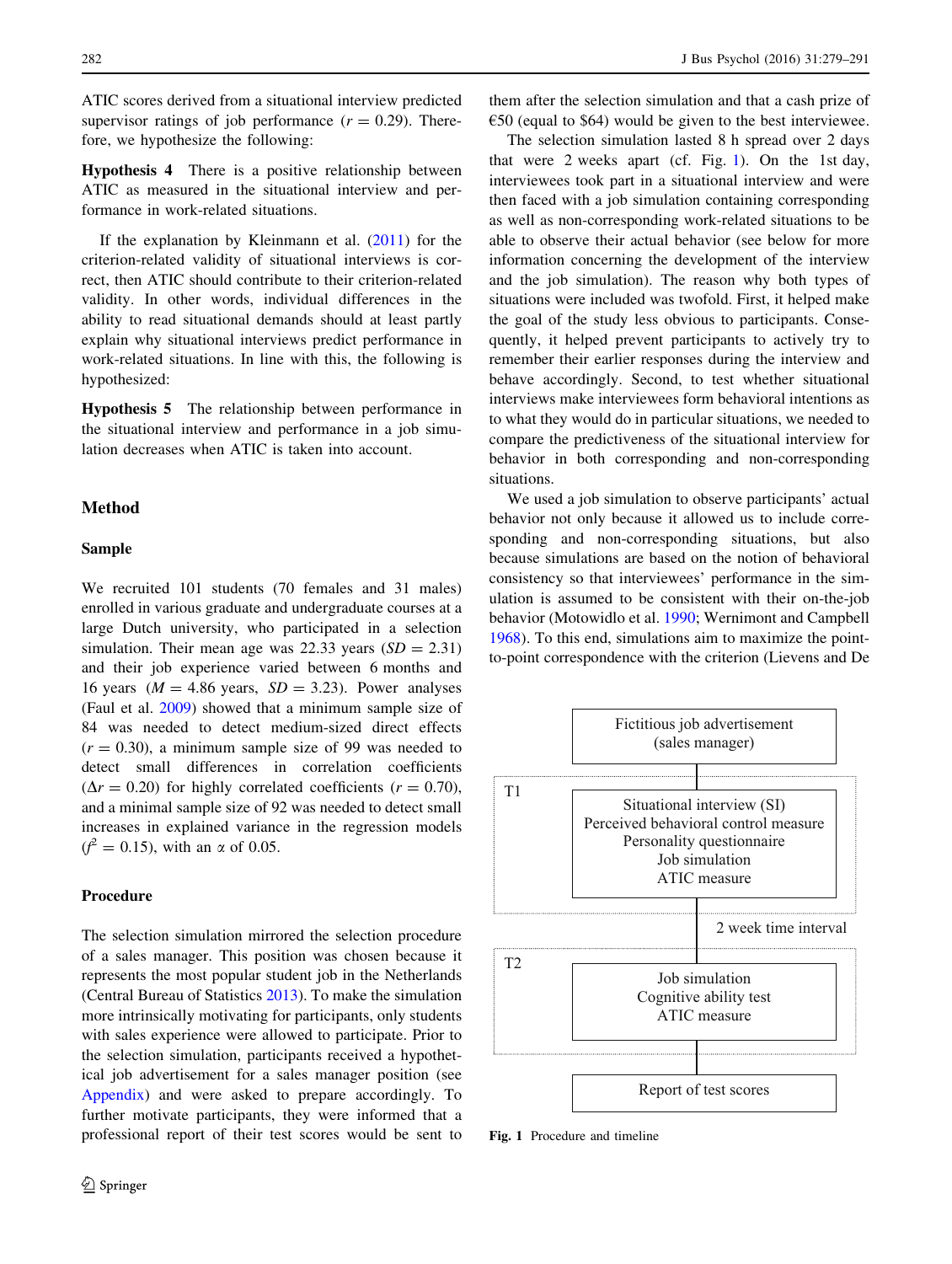Soete [2012](#page-11-0)). This particular simulation has many characteristics of a typical performance measure, because it correlates with personality, but not with cognitive ability (e.g., De Soete et al. [2013](#page-11-0); Oostrom et al. [2011\)](#page-12-0). Furthermore, scores on this type of job simulation have been found to predict several work-related variables (Lievens et al. in press; Oostrom et al. [2010,](#page-12-0) [2011](#page-12-0)).

To provide a more conservative test of the relationship between performance in the situational interview and performance in the job simulation, a second job simulation was administered 2 weeks later, which allowed us to check whether participants' responses to the situational interview questions and their actual behavior were similar simply because they remembered the answers they had just provided during the interview. If situational interview validity would be a memory phenomenon, the answers during the situational interview and the behaviors shown during the simulation at T2 should hardly show any similarity.

Specifically, during the situational interview, each interviewee was presented with 12 situations, half of which were again presented in the job simulation at T1 and the other half in the job simulation at T2. Both simulations contained six different, additional situations that did not correspond with the situations that were presented during the interview (see Fig. 2). The same set of interview questions as well as work-related situations in the job simulations was used for all interviewees.

During the situational interview, interpersonal situations were described and participants had to state how they would react if they actually found themselves in these situations. Furthermore, in the job simulations, the situations were presented via video clips. In these video clips, an actor looked directly into the camera and addressed the participants, who then had to respond as if they were actually talking to the actor. The participant had to respond as if it was a real situation. These responses were recorded with a webcam. The job simulations were designed to



Fig. 2 Overview of corresponding and non-corresponding situations in the situational interview and the job simulations. The arrows show which situations in the interview corresponded to which situations in the job simulations

mimic psychological and physical key aspects of the job of a sales manager.

At the end of each day, participants received the ATIC questionnaire that presented them with the situations in the interview and the job simulation in which they had participated in before (18 in total, since 6 of the 12 situations in the interview corresponded with 6 of the 12 situations in the job simulation, these 6 were presented only once in the ATIC questionnaire). For each situation, they had to write down their assumptions about the targeted dimensions. Participants were asked to give behavioral examples for their assumptions. They were encouraged to write as many dimensions (e.g., creativity) and behavioral examples (e.g., coming up with new ideas, thinking outside the box) per situation as they could think of. To ensure that participants understood this procedure, they received an example. Furthermore, at T1, participants also completed an online perceived behavioral control measure.

# Development of the Situational Interview and the Job Simulations

The situations in the situational interview and job simulations were developed by a management consultancy. This was done in line with existing procedures for constructing simulations, which start with a job analysis (Chan and Schmitt [1997;](#page-10-0) Weekley and Jones [1997](#page-12-0)). Critical incident interviews were conducted with 15 experienced sales people and managers at different companies (e.g., an engineering agency, a job consultancy, a government institution, and a retailer). Based on these interviews, scenarios of work-related interpersonal situations were written. The relevance and suitability of each item was evaluated by the same experienced sales people and managers. The scenarios that survived this step were subsequently videotaped by a professional film company. The items were clustered based on their content and pilot data, which resulted in six dimensions aimed to measure selfcontrol, client orientation, persuasiveness, perseverance, initiating structure, and consideration.

In line with previous studies (e.g., Griffin [2014](#page-11-0); Jansen et al. [2013](#page-11-0); Melchers et al. [2009\)](#page-12-0), the situations were then pretested to examine whether they did indeed reflect the targeted dimensions. Four subject matter experts (one female and three males; age  $M = 41.00$ ,  $SD = 13.33$ ), with an average job experience of 19.75 years  $(SD = 9.84)$  in human resource management and/or test development, each rated the degree to which the situations reflected the six dimensions on a five-point scale (1 = *not at all*, 5 = *fully*). Sufficient agreement was found between the experts, as indicated by a one-way random effects intraclass correlation (ICC) for consistency of 0.77 (cf. McGraw and Wong [1996](#page-12-0)). Only situations rated as clearly measuring the intended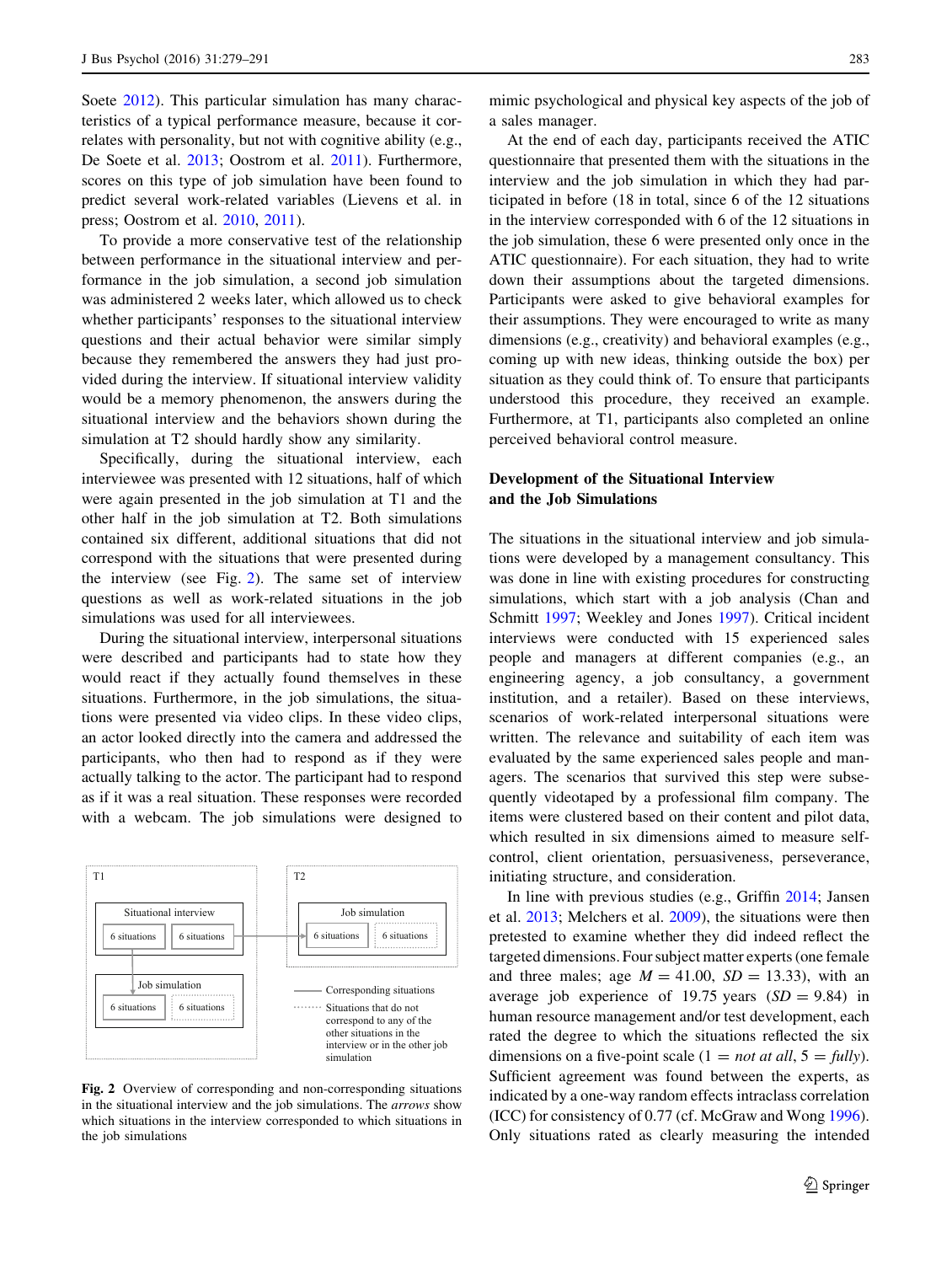dimensions ( $M = 4.50$  or higher) and none of the non-intended dimensions were chosen. For these situations, the mean correlation coefficient between the four experts was 0.54 and the corresponding ICC was 0.88. We also asked the experts to indicate for each situation whether it would be measuring a job dimension other than the six intended job dimensions. The experts did not indicate an alternative job dimension for any of the situations.

#### The Rating Process

Four student assistants (two students who were in their 3rd year of a full-time psychology program and two graduate students; three females and one male), who were enrolled in advanced Work and Organizational Psychology courses, received a 4-h frame-of-reference training (Roch et al. [2012\)](#page-12-0). In the training, they were introduced to basics of rating processes, the situational interview, the job simulation, and the ATIC measure as well as to definitions and examples of poor, moderate, and high-scoring interviewees on the dimensions to be assessed. They practiced the rating process, worked with the scoring instructions, discussed their ratings, and received feedback on their ratings. Furthermore, the assistants were introduced to the other measures included in the selection simulation.

All ratings were provided by two randomly selected student assistants out of the pool of four. For each part of the selection simulation (i.e., conducting and rating the interview, rating the job simulation, rating the ATIC measure, and the administration of the questionnaires), a different pair of student assistants was selected. The two raters gave their ratings independently of one another. All ratings (except for the ATIC and the similarity ratings—see below) were on a five-point scale ranging from  $1 = \text{very}$ ineffective to  $5 = \text{very}$  effective. When their ratings differed by more than one point, they discussed their observations and adjusted their ratings accordingly.

During the interview, one of the student assistants presented the questions and the other one recorded participants' answers to be able to later score the similarity with the responses in the job simulations. The student assistants were instructed to read the interview questions as printed on the forms and not to rephrase them or give additional cues. The research assistants were blind to the purpose of the study and the purpose of the similarity ratings.

Following Chan and Schmitt ([1997\)](#page-10-0) and Lievens and Sackett [\(2006](#page-11-0)), the situations in the job simulation were

## **Measures**

#### Situational Interview

used to develop the situational interview. An example of a situational interview question is: ''One of your employees is misbehaving: He shirks his assigned duties, and when he does carry out his duties he makes a lot of mistakes and doesn't finish them. You have already discussed this problem with the employee several times. He has reached your limit and you have asked him to come to your office. The employee asks you what you want to talk to him about. What would you do?" In line with previous studies (e.g., Conway et al. [1995](#page-11-0)), the coefficient alpha for the interview was high ( $\alpha = 0.88$ ). To determine interrater reliability, we calculated a one-way random effects ICC for consistency for the interview rating across the 12 interview questions. This ICC was 0.85 and the mean correlation between the raters was 0.71. The individual raters' means varied between 2.92 ( $SD = 1.00$ ) and 3.08 ( $SD = 0.98$ ).

#### Similarity Rating

After the data were collected, the student assistants used the notes taken during the situational interviews and individually rated the similarity between the interview answers and participants' actual behavior during the job simulation on a five-point scale ranging from  $1 = \text{very different}$  to  $5 =$  highly similar. The one-way random effects ICC coefficient for consistency was 0.92 and the mean correlation coefficient between the raters was 0.81 at T1 and 0.80 at T2, which again represents good interrater reliability. The individual rater's means varied between 3.11  $(SD = 1.19)$  and 3.37  $(SD = 1.21)$  at T1 and between 3.24  $(SD = 1.13)$  and 3.43  $(SD = 1.12)$  at T2.

#### Perceived Behavioral Control

In line with Manstead and Van Eekelen [\(1998](#page-12-0)), perceived behavioral control was operationalized as confidence in the ability to perform the behavior (self-efficacy) and the belief that the outcome can be influenced by one's own efforts (control). Self-efficacy was measured with the following three items adopted from Manstead and Van Eekelen: ''I am certain that I can perform well in similar situations''  $(1 = completely \ disagree, 7 = completely \ agree)$ , "How confident are you that you will perform well in similar situations?" (1 = very little, 7 = a great deal), "To perform well in similar situations is… for me"  $(1 = \text{very})$ difficult,  $7 = \text{very easy}$ ). Control was measured with the following three items adopted from Manstead and Van Eekelen: ''Whether or not I perform well in similar situations is completely up to me"  $(1 = \text{completely}})$  disagree,  $7 = \text{completely agree}$ ), "How much control do you have over whether you perform well in similar situations?''  $(1 = none, 7 = complete)$ , "There is a lot that I can do to be sure of that I perform well in similar situations''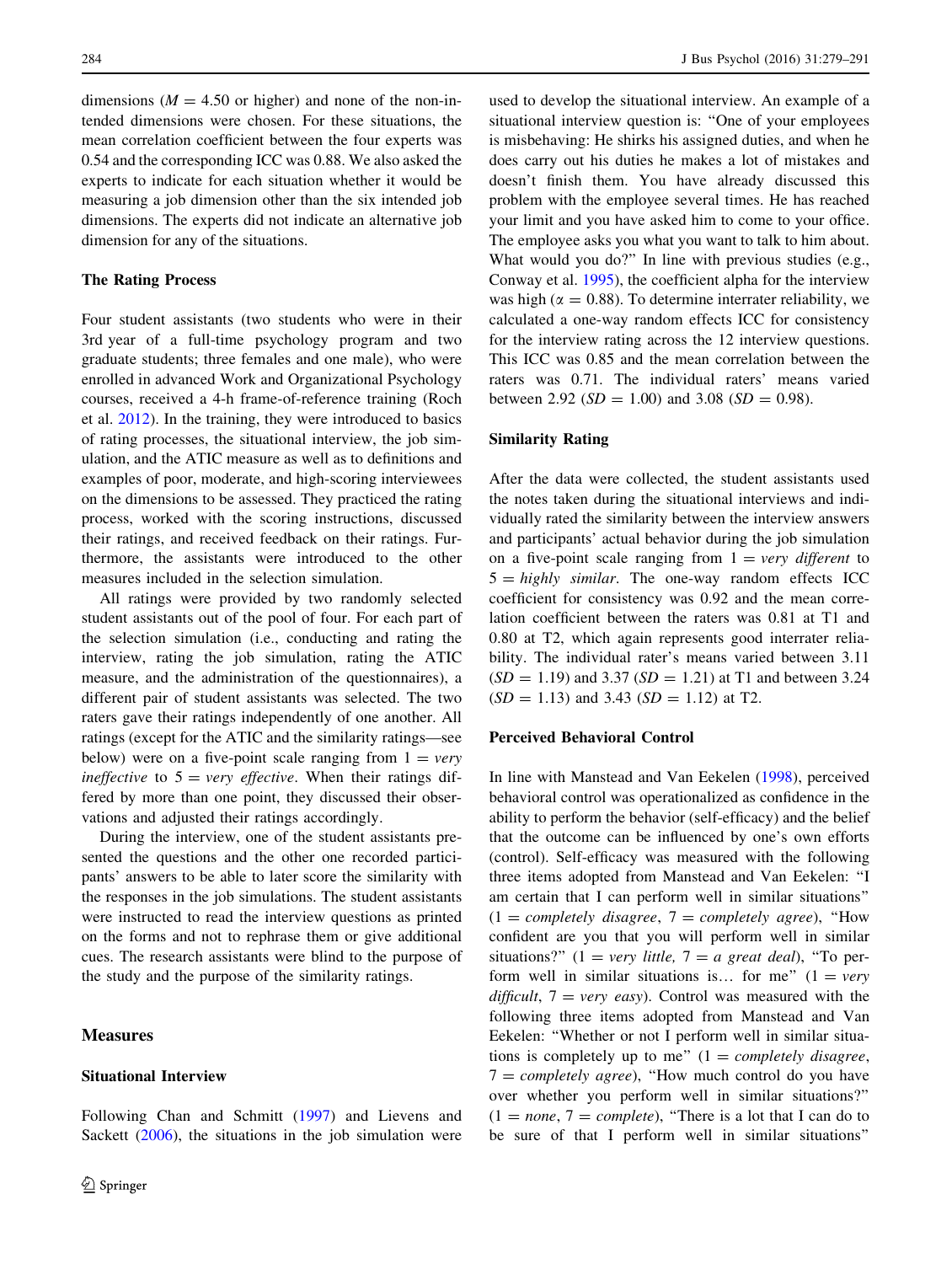$(1 = \text{completely} \text{ disagree}, 7 = \text{completely} \text{ agree}).$  Coefficient alpha was 0.83 for self-efficacy and 0.78 for control. The correlation between the two scales was 0.41  $(p<0.01)$ .

#### Job Simulation

An example of a situation in the job simulation corresponding to the situational interview question is: ''Narrative: One of your employees is misbehaving: He shirks his assigned duties, and when he does carry out his duties he makes a lot of mistakes and doesn't finish them. You have discussed this problem with the employee several times already. He has reached your limit and you have asked him to come to your office. Employee: You wanted to talk to me about something. What's it about?'' Coefficient alpha was 0.84 at T1 and 0.83 at T2. The one-way random effects ICC for consistency for the mean ratings across the 12 situations was 0.91 at T1 and 0.90 at T2.

## ATIC

In line with previous research (e.g., Ingold et al. [2015](#page-11-0); Jansen et al. [2013](#page-11-0)), ATIC was measured by the degree to which each of the participants' assumptions and behavioral examples corresponded to the targeted dimensions. ATIC was evaluated on a four-point scale ranging from  $0 = no fit$ to  $3 = \text{fits completely}$ . To be able to test our hypotheses, we calculated two ATIC scores: one score based on the participants' assumptions of what the 12 situational interview questions were measuring and one score based on participants' assumption of what the 24 situations in the two job simulations were measuring. Coefficient alpha was 0.72 for the ATIC measure from the situational interview and 0.83 for the ATIC measure from the job simulation. The correlations between the different ATIC measures provide the opportunity to calculate alternate forms reliability coefficients for the non-corresponding situations, which varied between 0.56 and 0.67 (corrected for test length), and test–retest reliability (with a time lag of 2 weeks) for the corresponding situations at T1 and T2, which was 0.63 (corrected for test length). The one-way random effects ICC for consistency was 0.91 for the ATIC measure from the situational interview and 0.92 for the ATIC measure from the job simulations. The mean correlation coefficient between the raters was 0.82 for ATIC based on the situational interview and 0.70 for ATIC based on the job simulations. The individual rater's means varied between 0.57 ( $SD = 0.85$ ) and 0.79 ( $SD = 1.01$ ) for ATIC based on the situational interview and between 0.55  $(SD = 0.82)$  and 0.64  $(SD = 0.95)$  for ATIC based on the job simulations.

#### Other Variables

To be able to check the external validity of the selection simulation, motivation and perceived realism were measured at T1 and T2. Participants rated these items on a scale ranging from  $1 =$  strongly disagree to  $5 =$  strongly agree. Motivation was measured with five items adopted from Arvey et al. [\(1990\)](#page-10-0). An example of an item is: ''I wanted to do well on the selection simulation.'' Coefficient alpha was 0.76 at T1 and 0.75 at T2. Perceived realism was measured with the following two items: ''Did you act like a real applicant in the selection simulation'' and ''Did you perceive the selection simulation to be realistic.'' Coefficient alpha for this two-item scale was 0.63 at T1 and 0.70 at T2.

## **Results**

We first looked at participants' scores on motivation and perceived realism. The mean scores on motivation (T1:  $M = 3.86$ ,  $SD = 0.60$  and T2:  $M = 3.81$ ,  $SD = 0.61$ ) and perceived realism (T1:  $M = 3.44$ ,  $SD = 0.74$ , 54.4 % agreed or strongly agreed that the situations were realistic and another 26.7 % showed moderate agreement, and T2:  $M = 3.46$ ,  $SD = 0.72$ , 56.4 % agreed or strongly agreed that the situations were realistic and another 27.7 % showed moderate agreement) showed that participants were motivated to perform well and perceived the selection situation as relatively realistic. Participants' motivation and perceived realism did not differ significantly between T1 and T2 (both  $ts<1$ ).

Table [1](#page-7-0) shows means, SDs, reliabilities (coefficient alphas), and correlations between all study variables. Situational interview performance was significantly correlated with performance in the job simulation at T1 ( $r = 0.67$ ,  $p < 0.01$ ) and the job simulation at T2 ( $r = 0.58$ ,  $p<0.01$ ).

# Tests of Hypotheses Concerning the Behavioral Intention Explanation

Hypothesis 1a posited that what interviewees say they would do in situational interviews is similar to their actual behavior in corresponding situations. To test this hypothesis, we looked at how similar the answers to the situational interview questions were to the behavioral responses in the corresponding situations in the two job simulations. We found a mean similarity rating of 4.00 ( $SD = 0.44$ ) for the six corresponding situations in the job simulation at T1 and a mean similarity rating of 3.46 ( $SD = 0.64$ ) for the six corresponding situations in the job simulation at T2. These similarity ratings were both much closer to the high end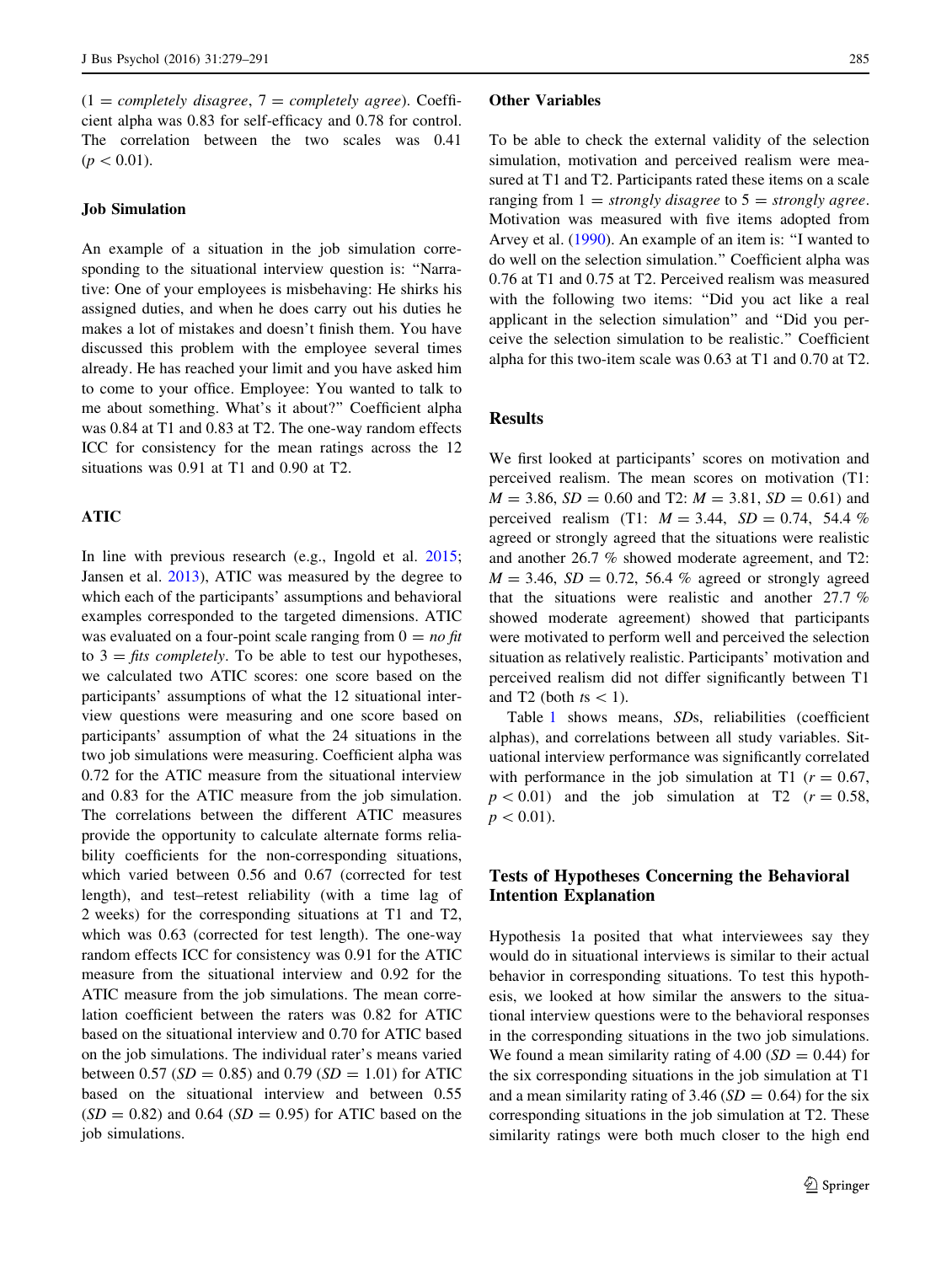|                                    | $\boldsymbol{M}$ | SD   |          | 2       | 3        | 4        | 5        | 6        | 7        | 8        | 9      |
|------------------------------------|------------------|------|----------|---------|----------|----------|----------|----------|----------|----------|--------|
| Self-efficacy                      | 4.90             | 0.78 | (0.83)   |         |          |          |          |          |          |          |        |
| Control                            | 5.21             | 0.86 | $0.41**$ | (0.78)  |          |          |          |          |          |          |        |
| Situational interview              | 2.98             | 0.50 | $0.31**$ | 0.07    | (0.88)   |          |          |          |          |          |        |
| Job simulation (T1)                | 2.92             | 0.50 | 0.14     | 0.09    | $0.67**$ | (0.84)   |          |          |          |          |        |
| Job simulation (T2)                | 3.09             | 0.44 | $0.28**$ | 0.06    | $0.58**$ | $0.72**$ | (0.83)   |          |          |          |        |
| Job simulation (corresponding)     | 3.03             | 0.46 | $0.25*$  | 0.16    | $0.64**$ | $0.91**$ | $0.85**$ | (0.82)   |          |          |        |
| Job simulation (non-corresponding) | 2.99             | 0.47 | 0.18     | 0.00    | $0.65**$ | $0.88**$ | $0.88**$ | $0.80**$ | (0.82)   |          |        |
| ATIC interview                     | 0.58             | 0.33 | $-0.12$  | $-0.13$ | $0.33**$ | $0.48**$ | $0.39**$ | $0.43**$ | $0.47**$ | (0.72)   |        |
| ATIC simulation                    | 0.48             | 0.30 | $-0.12$  | $-0.10$ | $0.34**$ | $0.46**$ | $0.40**$ | $0.43**$ | $0.45**$ | $0.82**$ | (0.83) |

<span id="page-7-0"></span>Table 1 Means, SDs, reliabilities, and correlations of all study variables

 $N = 101$ . Coefficient alphas are reported on the diagonal within parentheses. Self-efficacy and control were measured on a seven-point scale. Performance on the situational interview and on the job simulations were measured on a five-point scale and ATIC (= ability to identify criteria) was scored on a four-point scale. Job simulation (corresponding) represents the combined score of the six situations in the job simulation at T1 and the six simulations at T2 that corresponded with the 12 situations in the interview. Job simulation (non-corresponding) represents the score on the six situations in the job simulation at T1 and the six situations at T2 that did not correspond with the situations in the interview  $* p < 0.05, ** p < 0.01$ 

point of the scale (5) than to the low end point (1) and were also significantly higher than the mid-point of the scale,  $t(96) = 17.82$  and 7.16 for T1 and T2, both  $ps < 0.01$ . Based on these findings, Hypothesis 1a was supported.

It turned out that the similarity ratings at T1 were significantly higher than at T2,  $t(96) = 5.62$ ,  $p < 0.01$ ,  $d = 0.98$ , suggesting that participants' memory of their answers from the interview seems to influence their behavior in the simulation. Nevertheless, the substantial similarity between their answers from the situational interview and their behavior 2 weeks later supports the argument that what people do is similar to what they say they would do even when they are less able to recall their exact answers.

Hypothesis 1b stated that the correlation between performance in the situational interview and performance in the job simulation would be higher for corresponding than for non-corresponding work-related situations. We tested whether the correlation between scores on the six corresponding situations in the situational interview and the job simulation at T1 was higher than the correlation between scores on these same six situational interview questions and the non-corresponding situations at T1. However, in contrast to our hypothesis, the correlations for corresponding and non-corresponding situations ( $rs = 0.64$  and 0.58, both  $ps < 0.01$ , respectively) did not differ significantly,  $z = 1.00$ ,  $p = 0.16$ . A similar pattern was found for the correlations between the other six situational interview questions and the corresponding situations and non-corresponding situations in the job simulation at T2, both  $rs = 0.49$ ,  $ps < 0.01$ ,  $z = 0.00$ ,  $p = 0.50$ . Thus, Hypothesis 1b was not supported.

Hypothesis 2a stated that perceived behavioral control would moderate the relationship between performance in the situational interview and performance in corresponding situations. To test this hypothesis, we conducted two hierarchical regression analyses with situational interview performance, self-efficacy, and control in Step 1 and the products of situational interview performance and self-efficacy and situational interview performance and control in Step 2 (cf. Table [2](#page-8-0)). As the situational interview had the same predictiveness for behavior in corresponding and non-corresponding job situations and the pattern of correlations was the same for the job simulation at T1 and at T2, the hypothesis was tested for the 12 corresponding and the 12 non-corresponding situations in the job simulations. No significant interaction effects were found which means that the hypothesis was not supported.

Hypothesis 2b, which stated that perceived behavioral control, operationalized as self-efficacy and control, would be positively related to interviewees' performance in a job simulation, was partially supported. Self-efficacy significantly correlated with performance in the 12 situations in the job simulations that corresponded with the interview situations ( $r = 0.25$ ,  $p < 0.05$ ), but control did not  $(r = 0.16, p = 0.13)$ . No significant correlations were found between self-efficacy and control on the one hand and performance in the 12 non-corresponding situations in the job simulations on the other hand  $(r = 0.18$  and 0.00, both  $ps > 0.07$ , respectively).

# Tests of Hypotheses Concerning the ATIC Explanation

In line with Hypothesis 3, which predicted that there would be a positive relationship between ATIC as measured in the situational interview and performance in the situational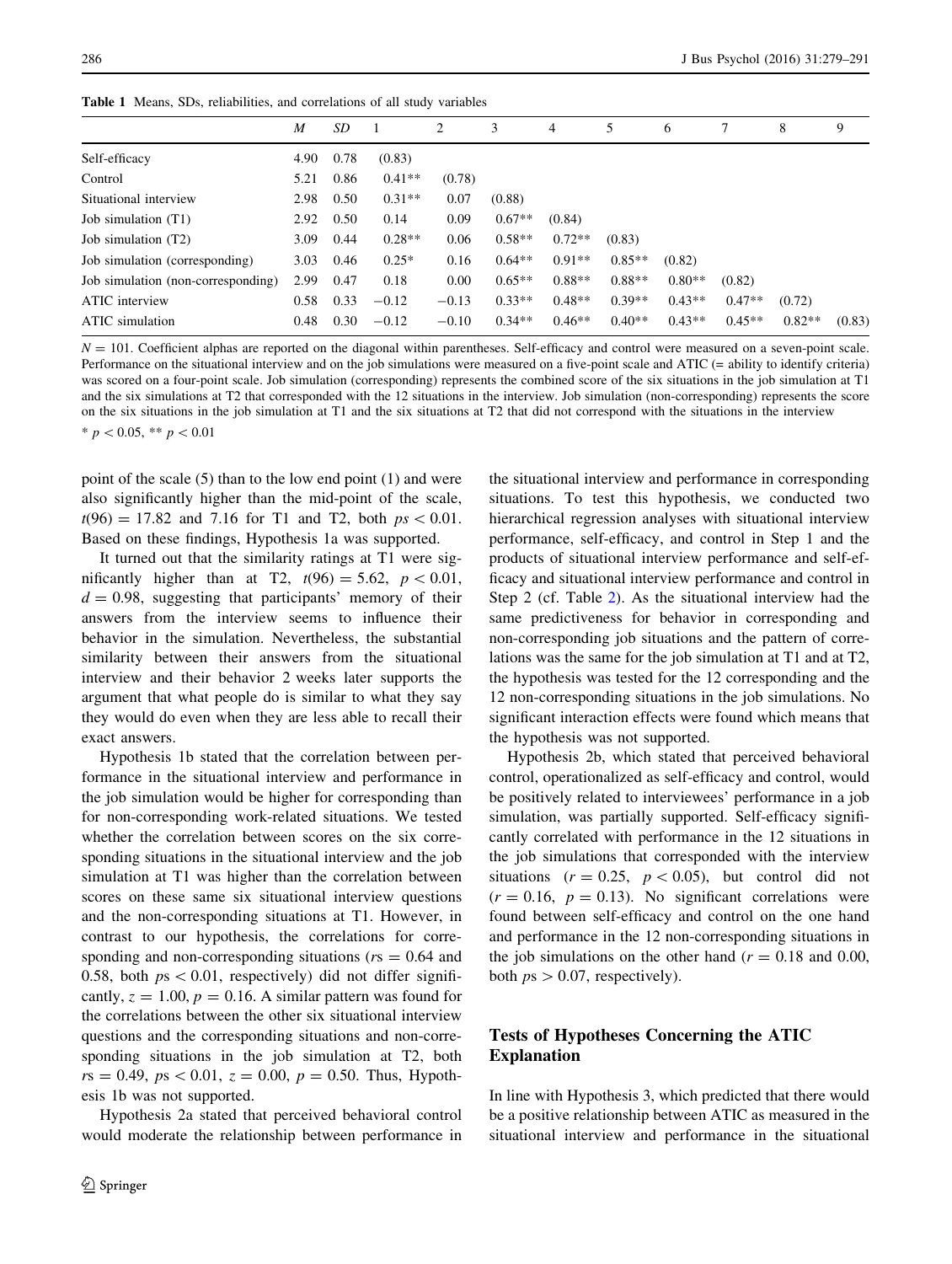<span id="page-8-0"></span>Table 2 Standardized regression weights and explained variances for the moderation effect of perceived behavioral control on the relationship between performance in the situational interview and the job simulations

|                                        |          | Corresponding situations in job simulations | Non-corresponding situations in job simulations |          |  |  |
|----------------------------------------|----------|---------------------------------------------|-------------------------------------------------|----------|--|--|
|                                        | Step 1   | Step 2                                      | Step 1                                          | Step 2   |  |  |
| Situational interview performance (SI) | $0.63**$ | $0.64**$                                    | $0.66**$                                        | $0.68**$ |  |  |
| Self-efficacy                          | $-0.01$  | 0.03                                        | $-0.03$                                         | $-0.01$  |  |  |
| Control                                | 0.10     | 0.07                                        | $-0.05$                                         | $-0.05$  |  |  |
| $SI \times self\text{-efficacy}$       |          | 0.11                                        |                                                 | 0.03     |  |  |
| $SI \times control$                    |          | $-0.14$                                     |                                                 | $-0.09$  |  |  |
| Total $R^2$                            | $0.41**$ | $0.42**$                                    | $0.43**$                                        | $0.43**$ |  |  |
| $\Delta R^2$                           |          | 0.01                                        |                                                 | 0.01     |  |  |

 $N = 101$ .  $\Delta R^2$  may appear inconsistent due to rounding

\*\*  $p < 0.01$ 

interview, we found a significant correlation of  $r = 0.33$ ,  $p<0.01$ , between ATIC in the interview and interview performance.

Hypothesis 4, which stated that there would be a positive relationship between ATIC as measured in the situational interview and performance in a job simulation, was also supported. At T1, ATIC from the situational interview correlated  $r = 0.48$  ( $p < 0.01$ ) with performance in the job simulation. At T2, ATIC from the situational interview correlated  $r = 0.39$  ( $p < 0.01$ ) with performance in the job simulation.

Hypothesis 5 predicted that the relationship between performance in the situational interview and performance in the job simulation decreases when ATIC is taken into account. To test this hypothesis, we calculated the partial correlation between participants' performance in the situational interview and their performance in corresponding situations in the job simulation by partialling out both ATIC scores. The partial correlation was  $r = 0.56$ ,  $p<0.01$ . To test whether the partial correlation was significantly lower than the zero-order correlation of  $r = 0.64$ ,  $p<0.01$ , we used a procedure suggested by Olkin and Finn [\(1995](#page-12-0)) and later extended by Graf and Alf [\(1999](#page-11-0)). This procedure revealed that the 95 % confidence interval (CI) for this difference did not include zero but ranged from 0.005 to 0.128. Similarly, the partial correlation of performance in the interview and performance in noncorresponding situations in the job simulation ( $r = 0.58$ ,  $p<0.01$ ) was significantly lower than the zero-order correlation  $(r = 0.65, p < 0.01, \text{CI}$  for the difference  $= 0.002 - 0.122$ . Thus, in line with Hypothesis 5, statistically controlling for ATIC from the situational interview significantly lowered the validity of the situational interview.

Following Jansen et al. ([2013\)](#page-11-0), we conducted another test of Hypothesis 5 and used structural equation modeling to test whether ATIC is a common cause of both

performance in the interview and performance on the job simulations. For the model test, ATIC, situational interview performance, and performance in the job simulations were each defined by two parcels of items, one for the corresponding and one for the non-corresponding items. The model with a direct path from ATIC to both situational interview performance and performance in the job simulations had a very good fit,  $\chi^2(6) = 27.77$ ,  $p < 0.01$ ,  $CFI = 0.99$ , TLI = 0.97, RMSEA = 0.07, SRMR = 0.02. The path from ATIC to situational interview performance was 0.43 ( $p < 0.01$ ), the path from ATIC to performance in the job simulations was 0.38 ( $p < 0.01$ ), and the path from situational interview performance to performance in the job simulations was 0.59 ( $p < 0.01$ ). We tested an additional model that did not include a direct path from ATIC to performance in the job simulation. In this model, the path from ATIC to situational interview performance was 0.48  $(p<0.01)$ , which was rather similar to the previous model, but the path from situational interview performance to performance in the job simulations was 0.77 ( $p<0.01$ ), which was much larger than in the previous model. This model had a worse fit,  $\Delta \chi^2(1) = 83.15$ ,  $p < 0.01$ ,  $\chi^2(7) = 110.92$ ,  $p < 0.01$ , CFI = 0.95, TLI = 0.90, RMSEA =  $0.15$ , SRMR = 0.08. These results show that that the common cause model is more appropriate and that the path between situational interview performance and performance in the job simulations becomes much weaker when ATIC is taken into account as a common cause.

## Discussion

Although situational interviews are a valid predictor of job performance, the underlying reasons for why they predict performance have not been resolved, yet. The present study made an effort to open the 'black box' of interview validity by examining two explanations for their validity, namely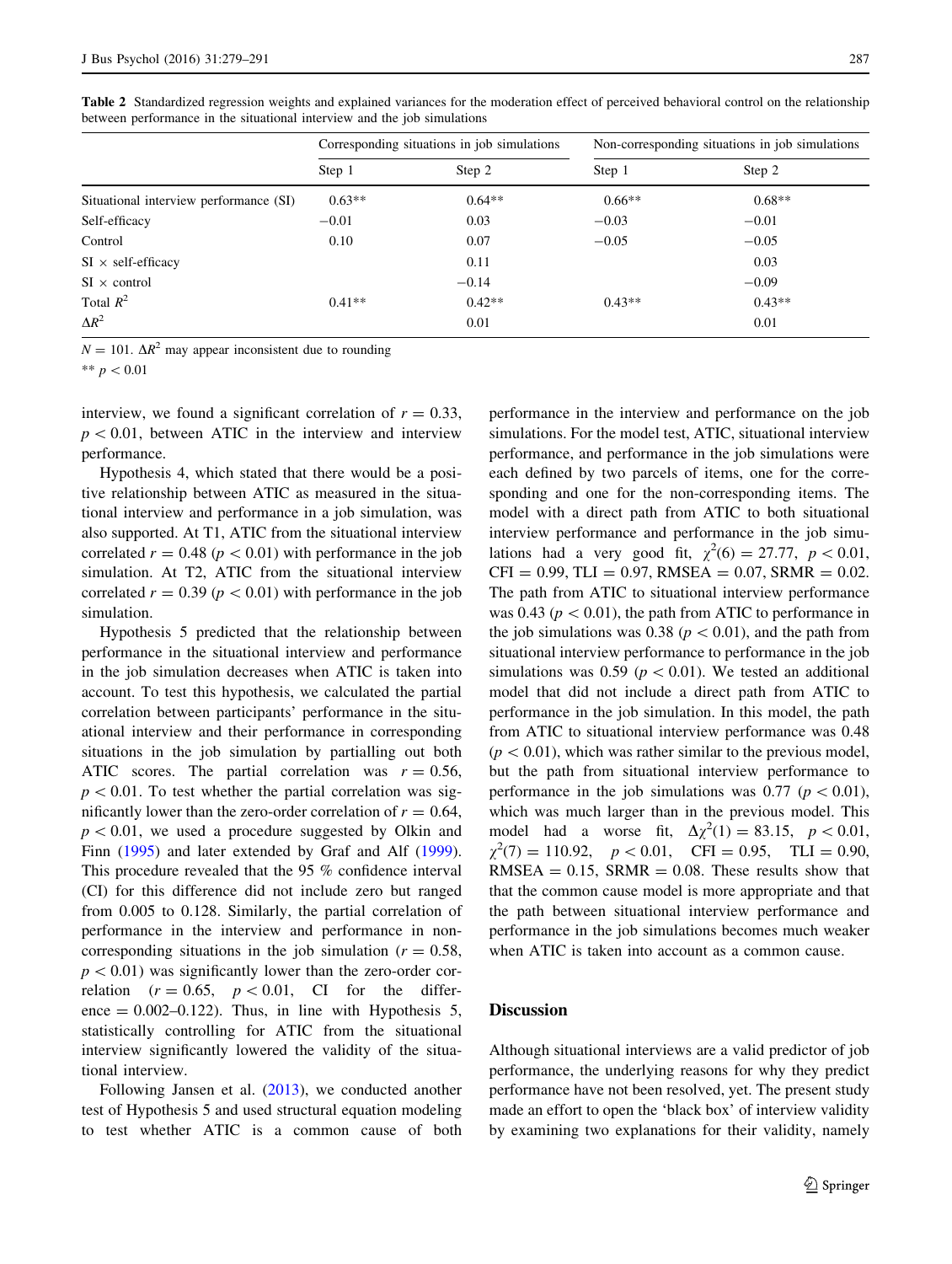(a) that the situational interview measures interviewees' behavioral intentions (e.g., Latham [1989;](#page-11-0) Latham et al. [1980\)](#page-11-0) and (b) that situational interviews measures whether interviewees are able to correctly decipher the situational demands they are faced with in social situations (cf. Kleinmann et al. [2011\)](#page-11-0).

We provided the first direct test of the behavioral intentions explanation of situational interview validity. In support of this explanation, we found considerable similarity in what interviewees say they would do and their actual behavior in corresponding situations. Furthermore, we replicated Sue-Chan et al.'s [\(1995](#page-12-0)) finding of a positive relationship between self-efficacy and interview performance. In addition, we found that self-efficacy was also positively related to performance on the job simulation. Yet, this last finding would also have been predicted by the second explanation.

In contrast to the behavioral intentions explanation, our results indicated that perceived control did not affect situational interview performance and that neither self-efficacy nor control moderated the relationship between situational interview performance and performance on the job simulation. Although we found that the content of interviewees' answers to the situational interview questions was similar to their behaviors when confronted with the same situations in a job simulation, the validity for the situational interview was just as high when the situations in the interview and in the job simulation did not correspond. If situational interviews do capture intentions, their validity should have been higher for corresponding situations compared to non-corresponding situations. Hence, we believe our findings stress that situational interviews are measuring some valuable performance-related information beyond or in addition to behavioral intentions.

Our results supported the role of ATIC for situational interview validity: ATIC was a significant predictor of performance in situational interviews and job simulations. Furthermore, ATIC explained part of the validity of the situational interview, so that the correlation between situational interview performance and performance in the simulations dropped when ATIC was partialled out from this relationship. These findings add to the evidence that the assessment of situational demands explains part of the validity of these selection instruments (e.g., Ingold et al. [2015;](#page-11-0) Jansen et al. [2013](#page-11-0)). For the ATIC explanation for situational interview validity, it did not matter whether interviewees' actual behaviors were in line with the intentions they conveyed during the interview, because ATIC reflects a general ability that helps individuals to better read the situational demands in varying social situations, including selection and job contexts. Our results supported this view of ATIC as a more general ability, as ATIC from the interview predicted behavior equally well in corresponding as well as non-corresponding situations in the job simulation.

Concerning the practical implications of these findings, organizations might consider using ATIC as part of the selection procedure as our results showed, in line with previous studies (Ingold et al. [2015](#page-11-0); Jansen et al. [2013](#page-11-0)), that situation perception is related to behavior in workrelated situations. Such a test could easily be administered by asking interviewees what they thought was assessed in the situational interview and/or in other assessment instruments used for selection decisions (e.g., Kleinmann et al. [2011;](#page-11-0) Jansen et al. [2013\)](#page-11-0). Assessing interviewees' ATIC might be of additional use for making these decisions, particularly for jobs where it is essential to assess situational demands.

The present study has some limitations that should be noted. First, our data were obtained from a sample of students and the selection procedure was simulated. We chose such a selection simulation because the test of the behavioral intention explanation required interviewees to take part in a situational interview and then be faced with both corresponding and non-corresponding situations in which their actual behavior could be observed. Furthermore, the selection simulation allowed us to assess all relevant variables in a standardized way. Furthermore, despite the relatively low incentive (i.e., a professional report of their test scores and a cash prize of \$64 for the best interviewee), most participants perceived the selection simulations as relatively realistic and they were motivated to perform well.

A second limitation is that we used a high-fidelity job simulation instead of actual job performance data. A direct test of the idea that situational interviews are criterion valid because they assess behavioral intentions would require that participants take part in a situational interview and are subsequently faced with similar situations on the job. Unfortunately, it would be practically impossible to present participants with the exact same situations on their actual job. Furthermore, simulations are based on the notion of behavioral consistency: performance in the simulation is assumed to be consistent with on-the-job behavior (Motowidlo et al. [1990](#page-12-0); Wernimont and Campbell [1968](#page-12-0)). Simulations have traditionally been categorized as scoring high on fidelity, as they present work-related situations and require actual behavioral responses (Thornton and Rupp [2006](#page-12-0)). Furthermore, the simulations used in the present study have been found to predict several work-related variables (Lievens and De Soete [2012;](#page-11-0) Oostrom et al. [2010,](#page-12-0) [2011](#page-12-0)). For these reasons, we believe that participants' behavior during the job simulation reflects how they would behave on the job.

Third, we cannot rule out memory effects despite the time interval of 2 weeks. Although the similarity ratings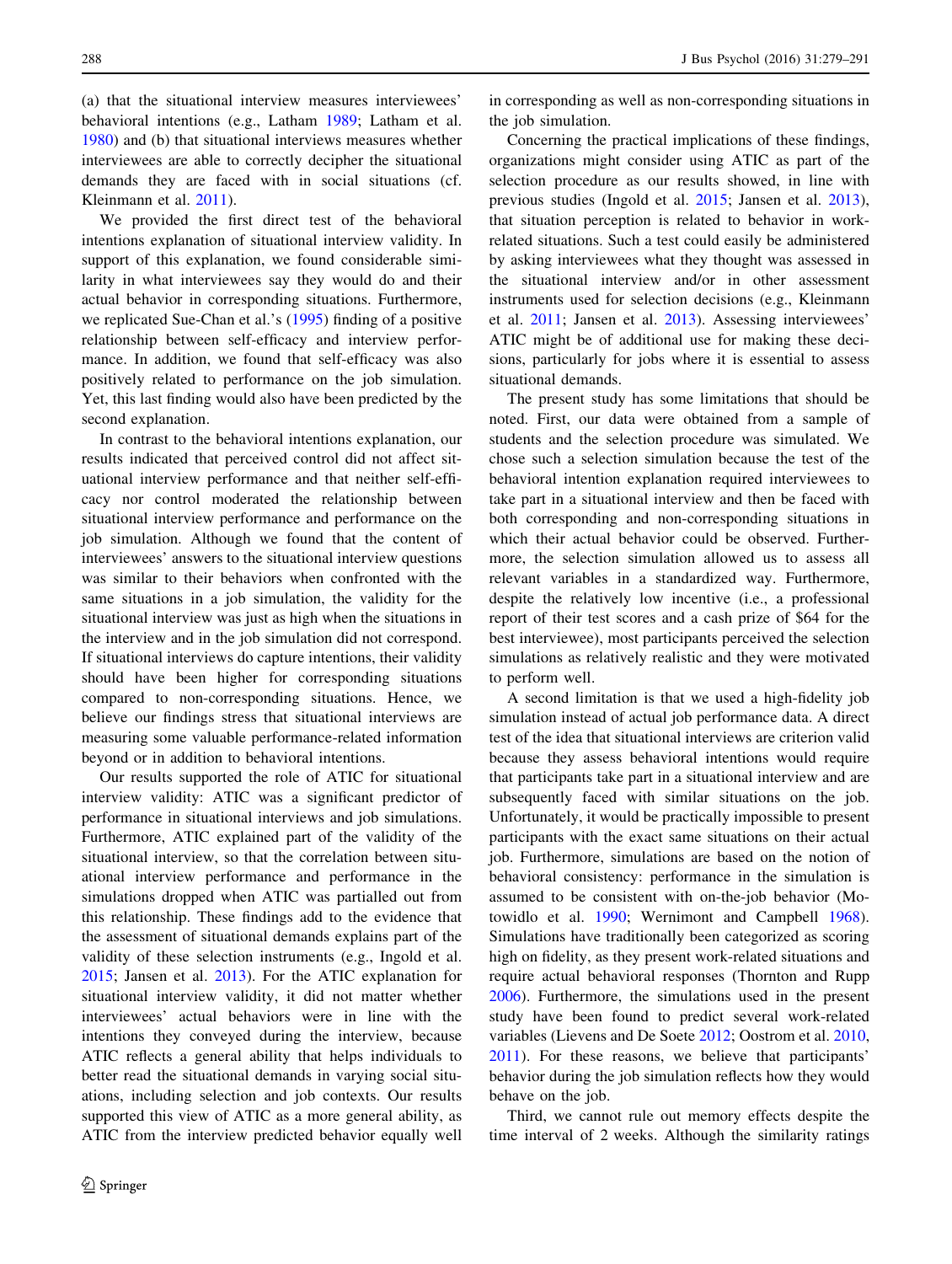<span id="page-10-0"></span>between the answers during the situational interview and the job simulation at T2 were lower than the similarity between the answers during the situational interview and the job simulation at T1, our time interval might have been too short for participants to completely forget the answers they gave during the situational interview at T1. Thus, the validity of the situational interview could partly be due to participants' recall of their answers. However, the correlations between the scores on the situational interview and behavior in corresponding and non-corresponding situations in the job simulation at T1 were not significantly different. Thus, the predictiveness of the situational interview was as high for corresponding situations as for situations in the job simulation that were not presented before. A similar pattern was found for the correlations between scores on the situational interview and the job simulation at T2. Furthermore, we did not instruct participants to act in line with their answers to the interview. When asked whether they had an idea about the goal of the study, only six participants  $(5.66\%)$  mentioned the corresponding situations in the interview and the job simulation. Therefore, we believe it is unlikely that memory played a large role in our findings. Nevertheless, we suggest further research using a larger time interval.

A final limitation concerns the limited power in the present study to test the moderation effect related to the behavioral intentions explanation. Even though we had sufficient power to test the different main effects, interaction effects suffer from much lower power for samples sizes like those used for the present research (Aguinis 2002). However, even when we only consider the results for the main effects, the present study found more evidence for the ATIC explanation than for the behavioral intention explanation for situational interview validity. Nevertheless, we urge further studies on the behavioral intention explanation. Sheppard et al.'s [\(1988](#page-12-0)) meta-analysis showed that measures of self-predictions have stronger relationships with behavior than with behavioral intentions. Therefore, we advocate examining these self-predictions in future research. Another avenue for future research could be to measure the stability of the intentions (e.g., by asking the situational interview questions twice). Several studies showed that the impact of intentions on behavior is moderated by intention stability such that intentions with greater stability are more predictive of future behavior (e.g., Conner et al. [2000](#page-11-0)).

Acknowledgments We wish to thank Amely Kho, Evelien Bijl, Lianne Butter, and Frank Boudestijn for their valuable help with the data collection, Paul E. A. M. van der Maesen de Sombreff and Barend P. N. Koch for providing the materials for the interview and job simulation, and Richard Ronay for his comments on an earlier draft of this manuscript.

Open Access This article is distributed under the terms of the Creative Commons Attribution 4.0 International License (http://creativecommons.org/licenses/by/4.0/), which permits unrestricted use, distribution, and reproduction in any medium, provided you give appropriate credit to the original author(s) and the source, provide a link to the Creative Commons license, and indicate if changes were made.

# Appendix: Hypothetical Job Advertisement for a Sales Manager Position

## Retail Sales Manager

As a sales manager you are responsible for the success of the store. You build, inspire, and supervise a team of 5–15 employees to deliver measurable results. By training and coaching your employees, you will encourage their growth. You are capable of translating the store's vision to the daily practice. You ensure that the back-office and appearance of the store remains up-to-date. As a sales manager you are expected to be present in the store and help your team deliver positive experiences for customers, as they shop and get support. You will report back to the regional manager. Sales is one of your core competencies and the store targets and aligned bonuses motivate you to take the success of your team to the next level.

You are the manager with a vision and a proactive attitude that sees and thinks in opportunities and solutions.

#### References

- Aguinis, H. (2002). Estimation of interaction effects in organization studies. Organizational Research Methods, 5, 207-211. doi:[10.](http://dx.doi.org/10.1177/1094428102005003001) [1177/1094428102005003001.](http://dx.doi.org/10.1177/1094428102005003001)
- Ajzen, I. (1991). The theory of planned behavior. Organizational Behavior and Human Decision Processes, 50, 179-211. doi:[10.](http://dx.doi.org/10.1016/0749-5978(91)90020-T) [1016/0749-5978\(91\)90020-T](http://dx.doi.org/10.1016/0749-5978(91)90020-T).
- Armitage, C. J., & Conner, M. (2001). Efficacy of the theory of planned behaviour: A meta-analytic review. British Journal of Social Psychology, 40, 471–499. doi[:10.1348/0144666011649](http://dx.doi.org/10.1348/014466601164939) [39.](http://dx.doi.org/10.1348/014466601164939)
- Arvey, R. D., Strickland, W., Drauden, G., & Martin, C. (1990). Motivational components of test taking. Personnel Psychology, 43, 695–716. doi[:10.1111/j.1744-6570.1990.tb00679.x.](http://dx.doi.org/10.1111/j.1744-6570.1990.tb00679.x)
- Bandura, A. (1986). Social foundations of thought and action: A social cognitive theory. Englewood Cliffs, NJ: Prentice-Hall.
- Central Bureau of Statistics. (2013). Pupils and students often work as shop assistant or the in catering industry. Retrieved June 6, 2015, from [http://www.cbs.nl/en-GB/menu/themas/arbeid-sociale](http://www.cbs.nl/en-GB/menu/themas/arbeid-sociale-zekerheid/publicaties/artikelen/archief/2013/2013-3777-wm.htm?RefererType=RSSItem)[zekerheid/publicaties/artikelen/archief/2013/2013-3777-wm.htm?](http://www.cbs.nl/en-GB/menu/themas/arbeid-sociale-zekerheid/publicaties/artikelen/archief/2013/2013-3777-wm.htm?RefererType=RSSItem) [RefererType=RSSItem](http://www.cbs.nl/en-GB/menu/themas/arbeid-sociale-zekerheid/publicaties/artikelen/archief/2013/2013-3777-wm.htm?RefererType=RSSItem).
- Chan, D., & Schmitt, N. (1997). Video-based versus paper-and-pencil method of assessment in situational judgment tests: Subgroup differences in test performance and face validity perceptions. Journal of Applied Psychology, 82, 143–159. doi:[10.1037/0021-](http://dx.doi.org/10.1037/0021-9010.82.1.143) [9010.82.1.143.](http://dx.doi.org/10.1037/0021-9010.82.1.143)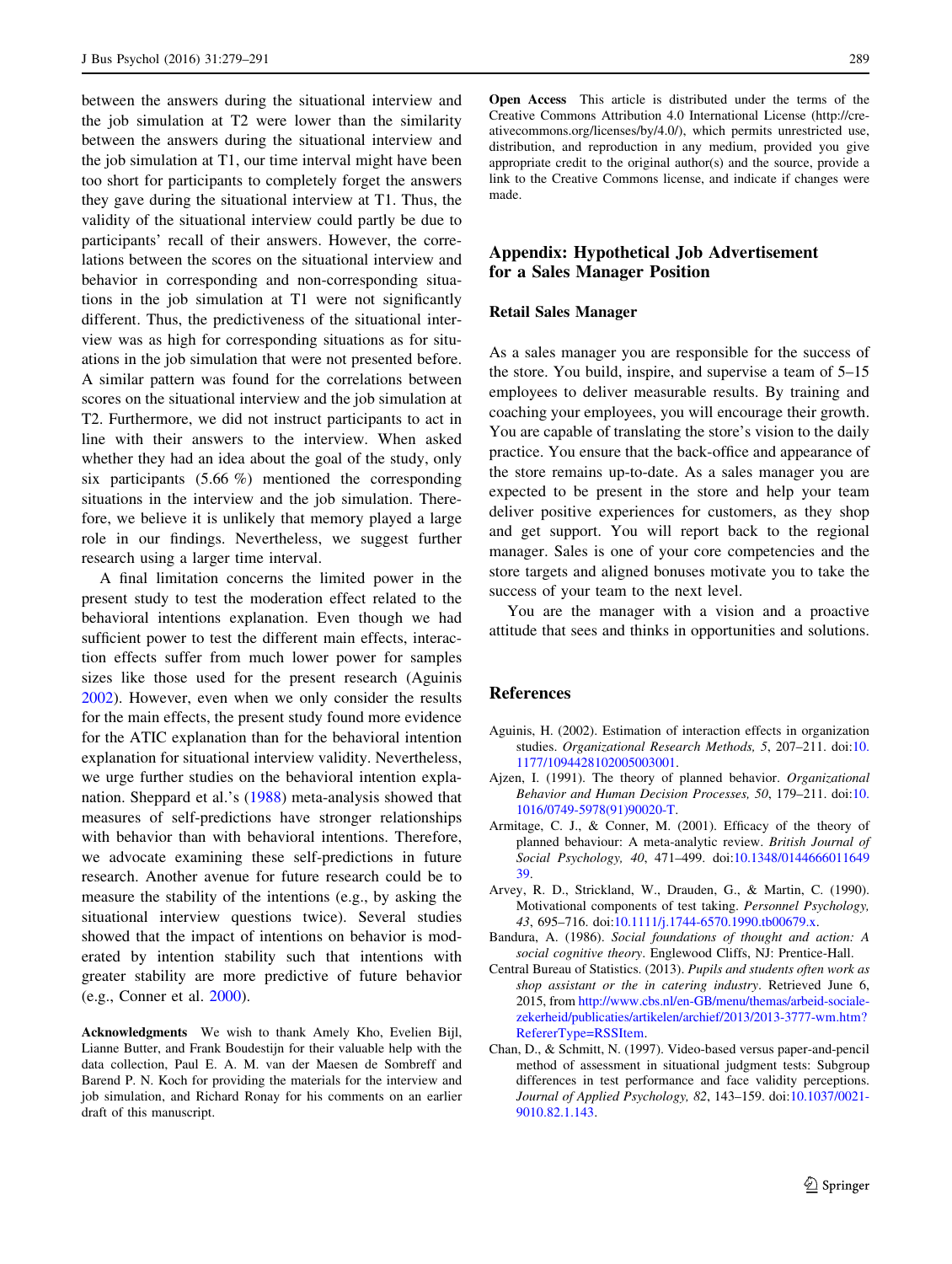- <span id="page-11-0"></span>Conner, M., Sheeran, P., Norman, P., & Armitage, C. J. (2000). Temporal stability as a moderator of relationships in the theory of planned behaviour. British Journal of Social Psychology, 39, 469–493. doi:[10.1348/014466600164598](http://dx.doi.org/10.1348/014466600164598).
- Conway, J. M., Jako, R. A., & Goodman, D. F. (1995). A metaanalysis of interrater and internal consistency reliability of selection interviews. Journal of Applied Psychology, 80, 565–579. doi:[10.1037/0021-9010.80.5.565](http://dx.doi.org/10.1037/0021-9010.80.5.565).
- Conway, J. M., & Peneno, G. M. (1999). Comparing structured interview question types: Construct validity and applicant reactions. Journal of Business and Psychology, 13, 485–506. doi[:10.1023/A:1022914803347.](http://dx.doi.org/10.1023/A:1022914803347)
- De Soete, B., Lievens, F., Oostrom, J., & Westerveld, L. (2013). Alternative predictors for dealing with the diversity–validity Dilemma in personnel selection: The constructed response multimedia test. International Journal of Selection and Assess-ment, 21, 239–250. doi:[10.1111/ijsa.12034.](http://dx.doi.org/10.1111/ijsa.12034)
- Dipboye, R. L., Macan, T., & Shahani-Denning, C. (2012). The selection interview from the interviewer and applicant perspectives: Can't have one without the other. In N. Schmitt (Ed.), The Oxford handbook of personnel assessment and selection (pp. 323–352). New York: Oxford University Press.
- Faul, F., Erdfelder, E., Buchner, A., & Lang, A.-G. (2009). Statistical power analyses using G\*Power 3.1: Tests for correlation and regression analyses. Behavior Research Methods, 41, 1149–1160. doi[:10.3758/BRM.41.4.1149](http://dx.doi.org/10.3758/BRM.41.4.1149).
- Fishbein, M., & Ajzen, I. (1975). Belief, attitude, intention and behavior: An introduction to theory and research. Reading, MA: Addison-Wesley.
- Graf, R. G., & Alf, E. F. (1999). Correlations redux: Asymptotic confidence limits for partial and squared multiple correlations. Applied Psychological Measurement, 23, 116–119. doi[:10.1177/](http://dx.doi.org/10.1177/01466219922031239) [01466219922031239](http://dx.doi.org/10.1177/01466219922031239).
- Griffin, B. (2014). The ability to identify criteria: Its relationship with social understanding, preparation, and impression management in affecting predictor performance in a high-stakes selection context. Human Performance, 27, 147–164. doi[:10.1080/](http://dx.doi.org/10.1080/08959285.2014.882927) [08959285.2014.882927](http://dx.doi.org/10.1080/08959285.2014.882927).
- Huffcutt, A. I. (2011). An empirical review of the employment interview construct literature. International Journal of Selection and Assessment, 19, 62–81. doi:[10.1111/j.1468-2389.2010.](http://dx.doi.org/10.1111/j.1468-2389.2010.00535.x) [00535.x.](http://dx.doi.org/10.1111/j.1468-2389.2010.00535.x)
- Huffcutt, A. I., Conway, J. M., Roth, P. L., & Klehe, U.-C. (2004). The impact of job complexity and study design on situational and behavior description interview validity. International Journal of Selection and Assessment, 12, 262–273. doi:[10.1111/j.](http://dx.doi.org/10.1111/j.0965-075X.2004.280_1.x) [0965-075X.2004.280\\_1.x](http://dx.doi.org/10.1111/j.0965-075X.2004.280_1.x).
- Huffcutt, A. I., Conway, J. M., Roth, P. L., & Stone, N. J. (2001a). Identification and meta-analytic assessment of psychological constructs measured in employment interviews. Journal of Applied Psychology, 86, 897–913. doi[:10.1037/0021-9010.86.5.](http://dx.doi.org/10.1037/0021-9010.86.5.897) [897.](http://dx.doi.org/10.1037/0021-9010.86.5.897)
- Huffcutt, A. I., Roth, P. L., & McDaniel, M. A. (1996). A metaanalytic investigation of cognitive ability in employment interview evaluations: Moderating characteristics and implications for incremental validity. Journal of Applied Psychology, 81, 459–473. doi:[10.1037/0021-9010.81.5.459](http://dx.doi.org/10.1037/0021-9010.81.5.459).
- Huffcutt, A. I., Weekley, J. A., Wiesner, W. H., DeGroot, T. G., & Jones, C. (2001b). Comparison of situational and behavior description interview questions for higher-level positions. Personnel Psychology, 54, 619–644. doi:[10.1111/j.1744-6570.2001.](http://dx.doi.org/10.1111/j.1744-6570.2001.tb00225.x) [tb00225.x](http://dx.doi.org/10.1111/j.1744-6570.2001.tb00225.x).
- Ingold, P. V., Kleinmann, M., König, C. J., Melchers, K. G., & Van Iddekinge, C. H. (2015). Why do situational interviews predict job performance: The role of interviewees' ability to identify

criteria. Journal of Business and Psychology, 30, 387–398. doi[:10.1007/s10869-014-9368-3](http://dx.doi.org/10.1007/s10869-014-9368-3).

- Jansen, A., König, C. J., Kleinmann, M., & Melchers, K. G. (2012). The interactive effect of impression motivation and cognitive schema on self-presentation in a personality inventory. Journal of Applied Social Psychology, 42, 1932–1957. doi:[10.1111/j.](http://dx.doi.org/10.1111/j.1559-1816.2012.00925.x) [1559-1816.2012.00925.x.](http://dx.doi.org/10.1111/j.1559-1816.2012.00925.x)
- Jansen, A., Melchers, K. G., Lievens, F., Kleinmann, M., Brändli, M., Fraefel, L., & König, C. J. (2013). Situation assessment as an ignored factor in the behavioral consistency paradigm underlying the validity of personnel selection procedures. Journal of Applied Psychology. doi:[10.1037/a0031257](http://dx.doi.org/10.1037/a0031257).
- Klehe, U.-C., & Latham, G. (2006). What would you do—really or ideally? Constructs underlying the behavior description interview and the situational interview in predicting typical versus maximum performance. Human Performance, 19, 357–382. doi[:10.1207/s15327043hup1904\\_3.](http://dx.doi.org/10.1207/s15327043hup1904_3)
- Kleinmann, M., Ingold, P. V., Lievens, F., Jansen, A., Melchers, K. G., & König, C. J. (2011). A different look at why selection procedures work. Organizational Psychology Review, 1, 128–146. doi:[10.1177/2041386610387000.](http://dx.doi.org/10.1177/2041386610387000)
- König, C. J., Melchers, K. G., Kleinmann, M., Richter, G. M., & Klehe, U.-C. (2007). Candidates' ability to identify criteria in nontransparent selection procedures: Evidence from an assessment center and a structured interview. International Journal of Selection and Assessment, 15, 283–292. doi[:10.1111/j.1468-](http://dx.doi.org/10.1111/j.1468-2389.2007.00388.x) [2389.2007.00388.x.](http://dx.doi.org/10.1111/j.1468-2389.2007.00388.x)
- Latham, G. P. (1989). The reliability, validity, and practicality of the situational interview. In R. W. Eder & G. R. Ferris (Eds.), The employment interview: Theory, research, and practice (pp. 169–182). Thousand Oaks, CA: Sage.
- Latham, G. P., & Saari, L. M. (1984). Do people do what they say? Further studies of the situational interview. Journal of Applied Psychology, 69, 569–573. doi[:10.1037/0021-9010.69.4.569.](http://dx.doi.org/10.1037/0021-9010.69.4.569)
- Latham, G. P., Saari, L. M., Pursell, E. D., & Campion, M. A. (1980). The situational interview. Journal of Applied Psychology, 65, 422–427. doi:[10.1037/0021-9010.65.4.422](http://dx.doi.org/10.1037/0021-9010.65.4.422).
- Latham, G. P., & Sue-Chan, C. (1999). A meta-analysis of the situational interview: An enumerative review of reasons for its validity. Canadian Psychology/Psychologie Canadienne, 40, 56–67. doi[:10.1037/h0086826](http://dx.doi.org/10.1037/h0086826).
- Levashina, J., Hartwell, C. J., Morgeson, F. P., & Campion, M. A. (2014). The structured employment interview: Narrative and quantitative review of the research literature. Personnel Psychology, 67, 241–293. doi[:10.1111/peps.12052.](http://dx.doi.org/10.1111/peps.12052)
- Lievens, F., De Corte, W., & Westerveld, L. (in press). Understanding the building blocks of selection procedures effects of response fidelity on performance and validity. Journal of Management. doi[:10.1177/0149206312463941](http://dx.doi.org/10.1177/0149206312463941).
- Lievens, F., & De Soete, B. (2012). Simulations. In N. Schmitt (Ed.), Handbook of personnel assessment and selection (pp. 383–410). New York: Oxford University Press.
- Lievens, F., Highhouse, S., & De Corte, W. (2005). The importance of traits and abilities in supervisors' hirability decisions as a function of method of assessment. Journal of Occupational and Organizati onal Psychology, 78, 453–470. doi[:10.1348/](http://dx.doi.org/10.1348/096317905X26093) [096317905X26093.](http://dx.doi.org/10.1348/096317905X26093)
- Lievens, F., & Sackett, P. R. (2006). Video-based versus written situational judgment tests: A comparison in terms of predictive validity. Journal of Applied Psychology, 91, 1181-1188. doi:[10.](http://dx.doi.org/10.1037/0021-9010.91.5.1181) [1037/0021-9010.91.5.1181](http://dx.doi.org/10.1037/0021-9010.91.5.1181).
- Locke, E. A., & Latham, G. P. (1990). A theory of goal setting and task performance. Englewood Cliffs, NJ: Prentice-Hall.
- Macan, T. (2009). The employment interview: A review of current studies and directions for future research. Human Resource